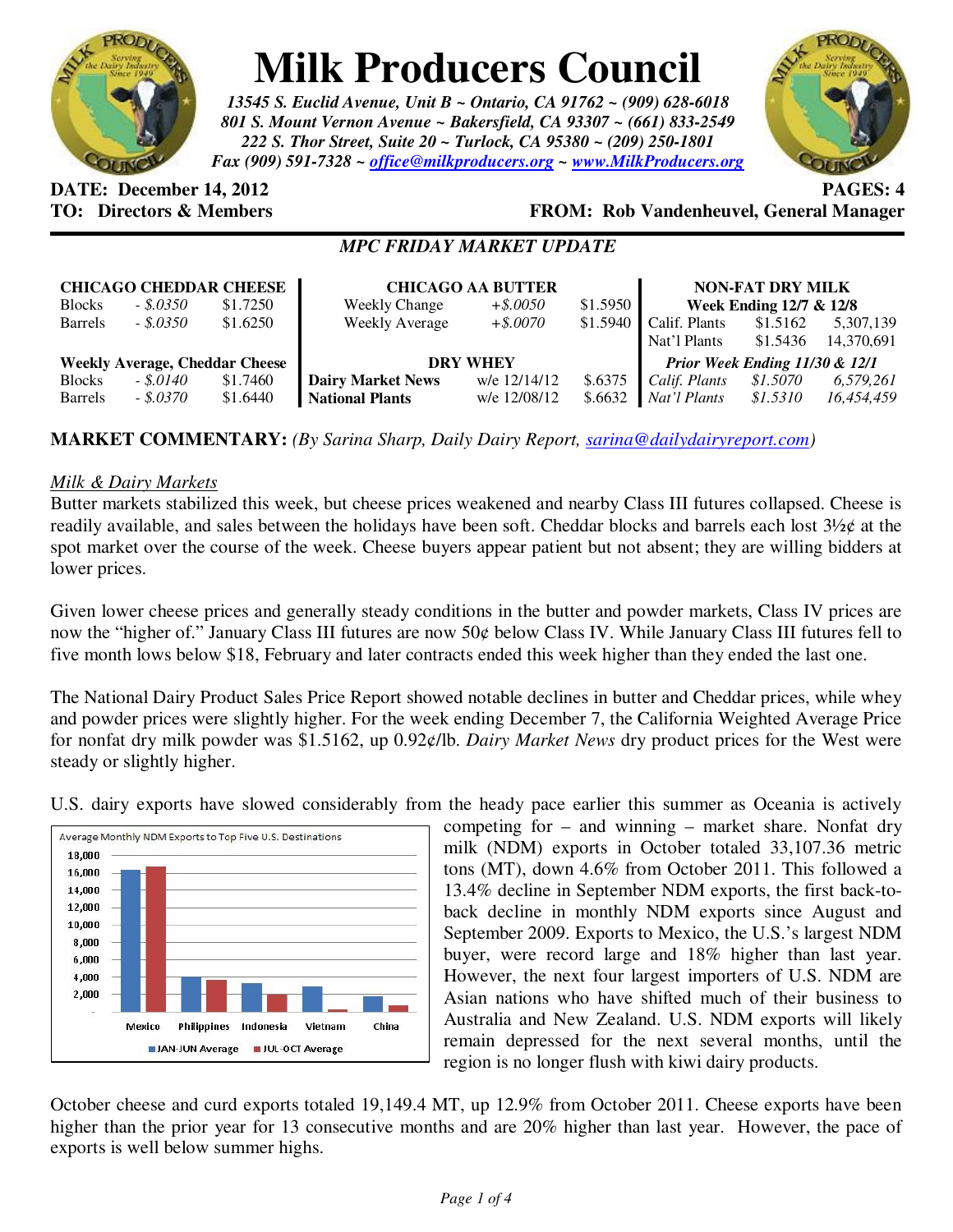October butter exports increased 124% from September and 48% from October 2011 as lower prices attracted buyers. Export values fell to two year lows, averaging \$1.45/lb.

Weekly dairy cow slaughter was an impressive 65,120 head, among the highest weekly slaughter totals this year. This is partly due to a backlog of culling after the Thanksgiving holiday, but it also reveals a consistent increase in slaughter rates in the Midwest, an important change in trend. California dairy producers have struggled with

high feed costs all year. Hay prices here reached record highs in February, well before drought in the Midwest increased feed prices there. Now Midwest hay prices, while still generally below California costs, have moved to record highs as well. Dairy producers in the Midwest have responded; dairy cow slaughter in the Midwest in the first half of 2012 was 10.4% below last year. Since July it has averaged 2.3% higher than a year ago. As margin pain is more widespread, the slaughter pace will likely remain elevated, and the dairy cow herd will contract more quickly. This will eventually allow a return to profitable milk prices although it also presages a loss in export volumes.



#### *Grain Markets*

Corn prices moved back to the low end of the \$7.10 to \$7.60/bushel range. U.S. corn exports have underwhelmed, and the corn basis is soft. However, the break in prices has created a flurry of export market activity. South Korean feed companies have been particularly active, and the U.S. may be able to sell a couple corn cargoes, although most of the business will go to South America. The USDA made no changes to its corn balance sheet Tuesday, but it did increase estimates for both domestic and foreign wheat production. This pressured wheat prices, and if USDA's production estimates are correct, it will increase global grain supplies and encourage some wheat to replace corn in feed rations.

USDA increased its estimate of domestic soybean crush by 10 million bushels, lowering ending stocks by an equal amount. Crushing activity has been very strong both here and abroad as Chinese processing margins have improved. Chinese demand for both soybeans and soymeal remains strong, and processors in the U.S. and China are competing for soybeans that U.S. farmers have been largely unwilling to sell. The National Oil Processors Association reported November soymeal exports at a November record of 1,039,965 tons. All indications of demand are firm, and the market remains well supported. The market cannot afford a small crop in South America, but for now conditions in the southern hemisphere are favorable. **\*\*\*** 

#### **FRED DOUMA'S PRICE PROJECTIONS…**

| <b>Dec 14 Est:</b> | Quota cwt. \$18.97 Overbase cwt. \$17.27 Cls. 4a cwt. \$17.41 Cls. 4b cwt. \$16.27 |  |
|--------------------|------------------------------------------------------------------------------------|--|
| <b>Last Week:</b>  | Quota cwt. \$19.02 Overbase cwt. \$17.33 Cls. 4a cwt. \$17.36 Cls. 4b cwt. \$16.41 |  |
|                    | ***                                                                                |  |

**CDFA HEARING ONE WEEK FROM TODAY:** *(By Rob Vandenheuvel)* Next Friday, December 21<sup>st</sup>, the California Department of Food and Agriculture (CDFA) will be holding a hearing to, "consider whether market conditions support short term price adjustments to all classes of milk" (December 6, 2012 letter from CDFA). The hearing will begin at 7 a.m. in CDFA's auditorium, located at 1220 N Street in Sacramento, CA. Dairy farmers are encouraged to attend the hearing.

While the pricing formulas for all five classes of milk are open to debate at next week's hearing, California's Class 4b formula (which determines the minimum price to be paid for milk purchased by cheese manufacturers) has certainly been

| Another Month of the "California Discount"<br>on Milk Sold to California Cheese Manufacturers |                 |              |              |  |  |  |  |
|-----------------------------------------------------------------------------------------------|-----------------|--------------|--------------|--|--|--|--|
|                                                                                               | <b>Nov 2012</b> | Jan-Nov 2012 | 2010-Present |  |  |  |  |
| <b>CA Class 4b price</b>                                                                      | \$18.48         | \$15.47      | \$14.99      |  |  |  |  |
| <b>FMMO Class III price</b>                                                                   | \$20.83         | \$17.33      | \$16.68      |  |  |  |  |
| "California Discount"                                                                         | (\$2.35)        | (\$1.86)     | (\$1.69)     |  |  |  |  |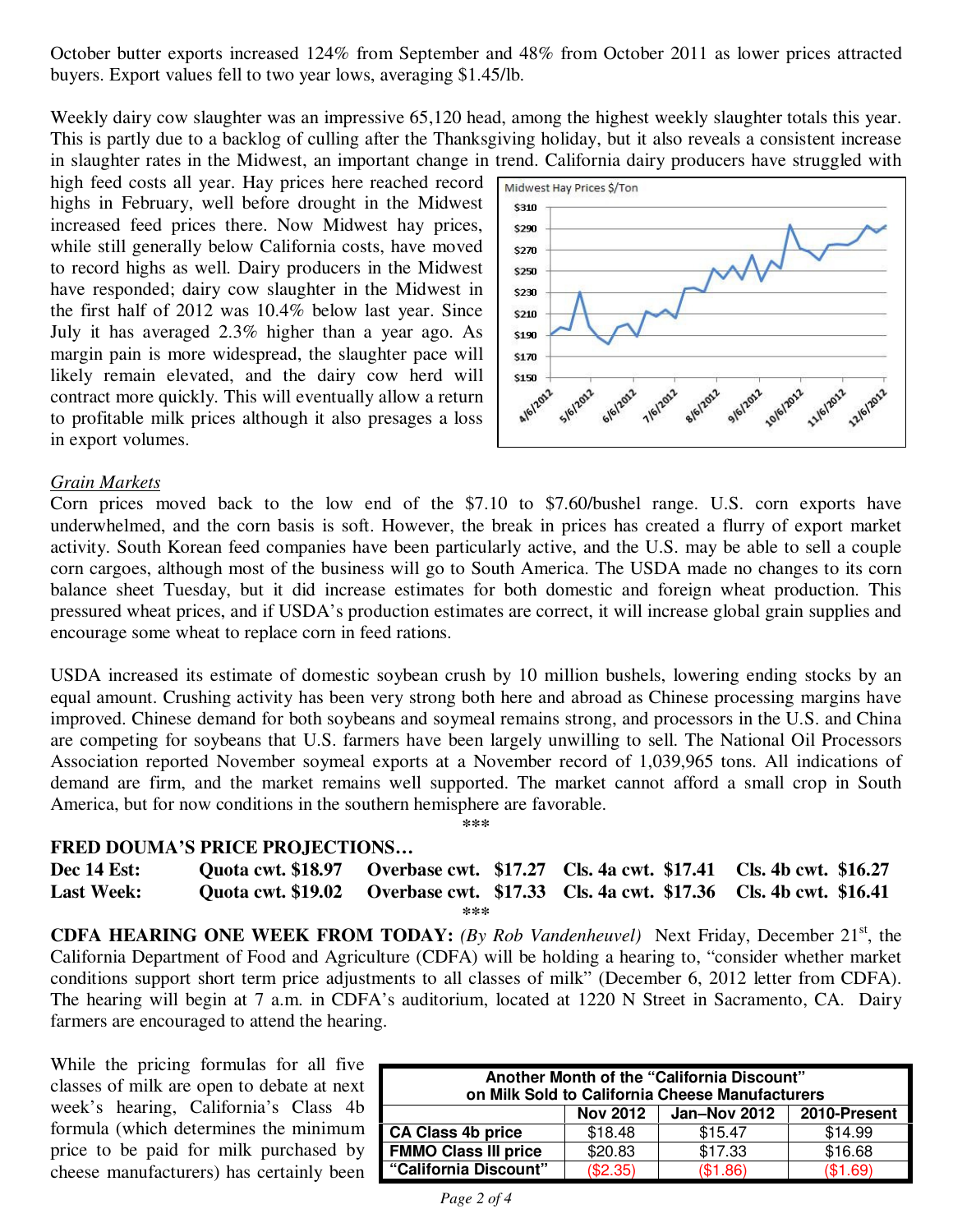the focus of the debate in recent months/years. Just last week, we were reminded once again of how **steeply discounted** our California Class 4b price is compared to the Federal Order Class III price that serves as a benchmark for pricing milk sold to cheese plants in most of the rest of the country *(see table above)*.

We look forward to presenting the ample evidence to CDFA that justifies a meaningful upward adjustment to the pay price for California's milk supply.

**WHAT IF THE FARM BILL WERE ALREADY IN LAW?:** *(By Rob Vandenheuvel)* In recent weeks, we've been urging our readers to contact their Congressmen in support of approving the five-year Farm Bill prior to the end of the year. This week, I was asked by one of our members, *"What would 2012 had looked like if the Farm Bill were already in place for the dairy industry?"* That's a difficult question, because as our readers know very well by now, the Dairy Market Stabilization Program (DMSP), which is included in the 2012 Farm Bill, would empower our industry with a new voluntary tool to quickly respond to market imbalances with temporary adjustments to our milk production. We really don't know how effective that tool will be in shortening these "downturns" (to put it lightly) in our industry.

However, for the sake of this article, let's ignore the positive impact of the DMSP, and focus on what the other part of the dairy provisions would have done in 2012. As a reminder, the Dairy Producer Margin Protection Program (DPMPP), also known as the "margin insurance" portion of the dairy provisions, is designed to provide direct payments to dairies enrolled in the program when national average milk-price-over-feed-cost margins drop below certain thresholds. Dairies can receive those payments on up to 90% of their milk production (which is a much more attractive program for California dairymen than the volume-limited MILC program).

There are two options under this program: (1) a basic option that is available with no premiums paid by the dairymen, or (2) a supplemental option that includes a premium paid by the dairymen, but provides payments at a higher threshold (in other words, it provides potentially more frequent payments).

So what kind of payments would have been paid out in 2012 (ignoring the possible impacts of the DMSP)? Let's look at a 1,000 cow dairy, producing 65 lbs of milk per cow per day (about the average operation in California).

## **MILC – Current Law**

Of course, for a dairy of this size, the Milk Income Loss Contract (MILC) program is a mixture of forecasting and gambling. Due to the program only making payments on 2.985 million lbs of milk per dairy per year, the "start month" selected by each dairy made a huge difference in payments. For our sample 1,000 cow dairy, if they were fortunate enough to select July 2012 as their start month, they would have received approximately **\$47,000 in payments**. If they had not been so fortunate, and had just begun collecting payments the first month they were available (February 2012), they would have received approximately **\$16,400 in payments**.

#### **Farm Bill's "Margin Insurance" – The Basic Option**

Now what if the Farm Bill had been in place in 2012 and the dairy had chosen to enroll in the "margin insurance" program's "basic option," which includes zero premiums. Over the course of 2012, that 1,000 cow dairy producing 65 lbs of milk/cow/day would have collected an estimated **\$57,000 in payments**. Not only is this more than the MILC program was able to pay, but it comes without the "guessing game" of trying to pick the optimal start month.

#### **Farm Bill's "Margin Insurance" – The Supplemental Option**

Now what about if the Farm Bill had been in place and the dairy had selected the "supplemental option," which includes a premium to be paid by the dairyman, but triggers in more quickly? There are various "margin levels" that a dairyman can select under this program, but for this example, let's look at the possibility that the dairy enrolled at the \$6.00 per hundredweight milk-price-over-feed-cost level. Under that level of protection, the dairy would have had to pay a premium of about \$28,000-\$30,000 (there are slightly different figures in the House and Senate bills) for the year, and in total, the dairy would have received almost **\$258,000 in payments**.